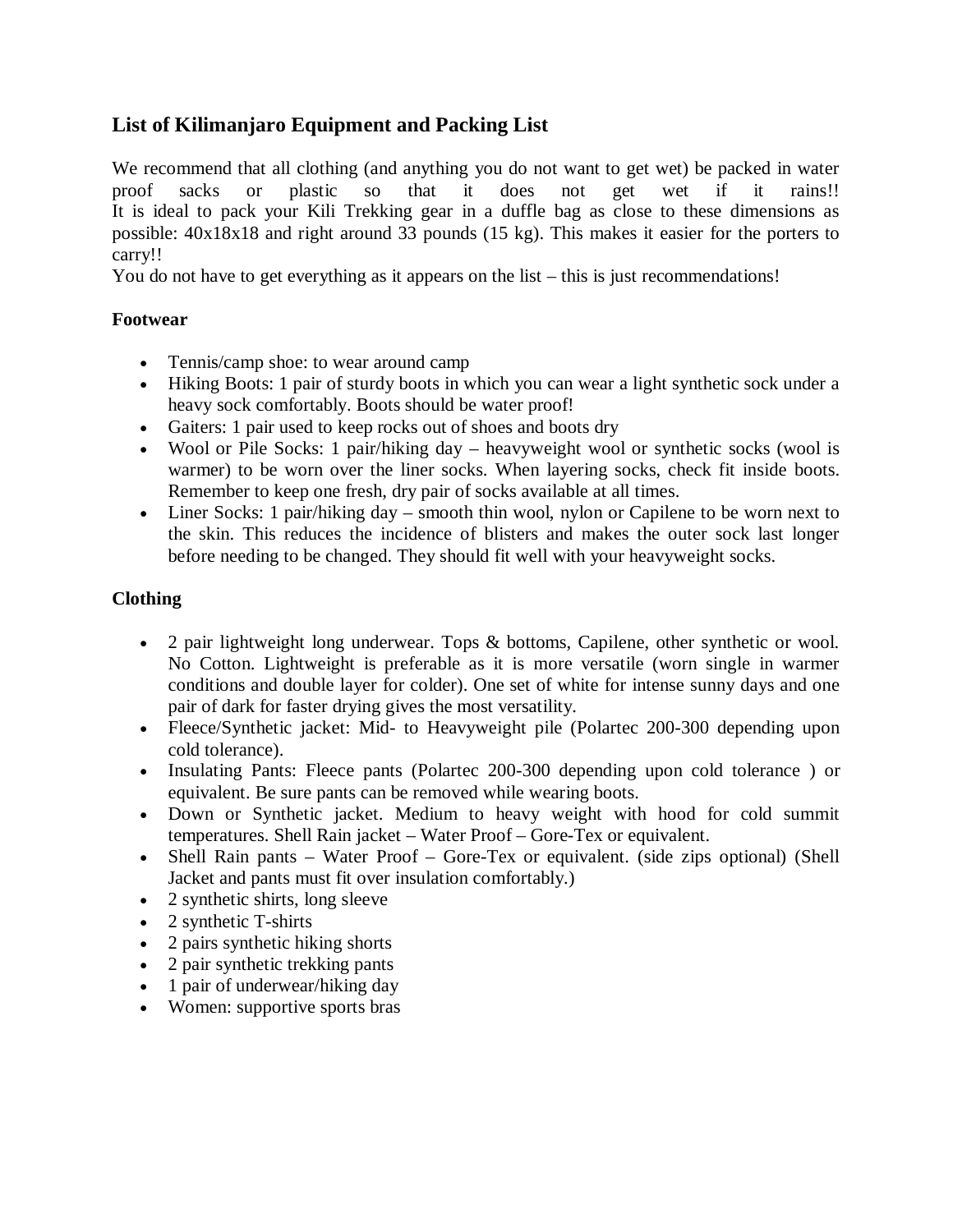### **Handwear**

- Light synthetic gloves: 2 pair pile or similar quick drying material. Should fit comfortably inside heavy mitts.
- Mitts with Gore-Tex shells. 1 pair each. A good pair of ski mittens/gloves work well.

## **Headwear**

- Balaclava. Look for a simple lightweight model.
- Warm Lightweight pile/wool hat. Hat should cover ears.
- Baseball cap or other sun hat. One with a good visor to shade the nose and eyes. Synthetic is nice as it dries quickly.
- Bandana. Used to shade your neck.
- Glacier glasses. 100% UV, side-gussets are preferable

### **Toiletries**

- Biodegradable shampoo
- Biodegradable soap
- Lip balm
- Deodorant
- Toothpaste/toothbrush
- Brush/comb
- Wet wipes
- Lotion
- Feminine hygiene supplies
- Nail clipper

## **First Aid Kit**

- Blister bandages / mole-skin
- Small bandages (band-aids)
- Elasticized support bandage (ace-wrap)
- Safety pins
- Small pair of scissors
- Antiseptic wipes
- Talcum Powder
- Sun block for skin and lips
- Insect repellent

### **Medicines (your medications should be discussed with your physician):**

- Analgesics (pain killers): Acetaminophen (ie. Tylenol), asprin, ibuprofen
- Anti-Allergy: Hydrocortizone (ointment), diphenhydramine hydrochloride (oral antihistamine), (ie. Sudafed, Benadryl)
- Antibiotics; Bacitracin (ointment), Erythromycin\*, Ciprofloxacin hydrochloride\* (Cipro)